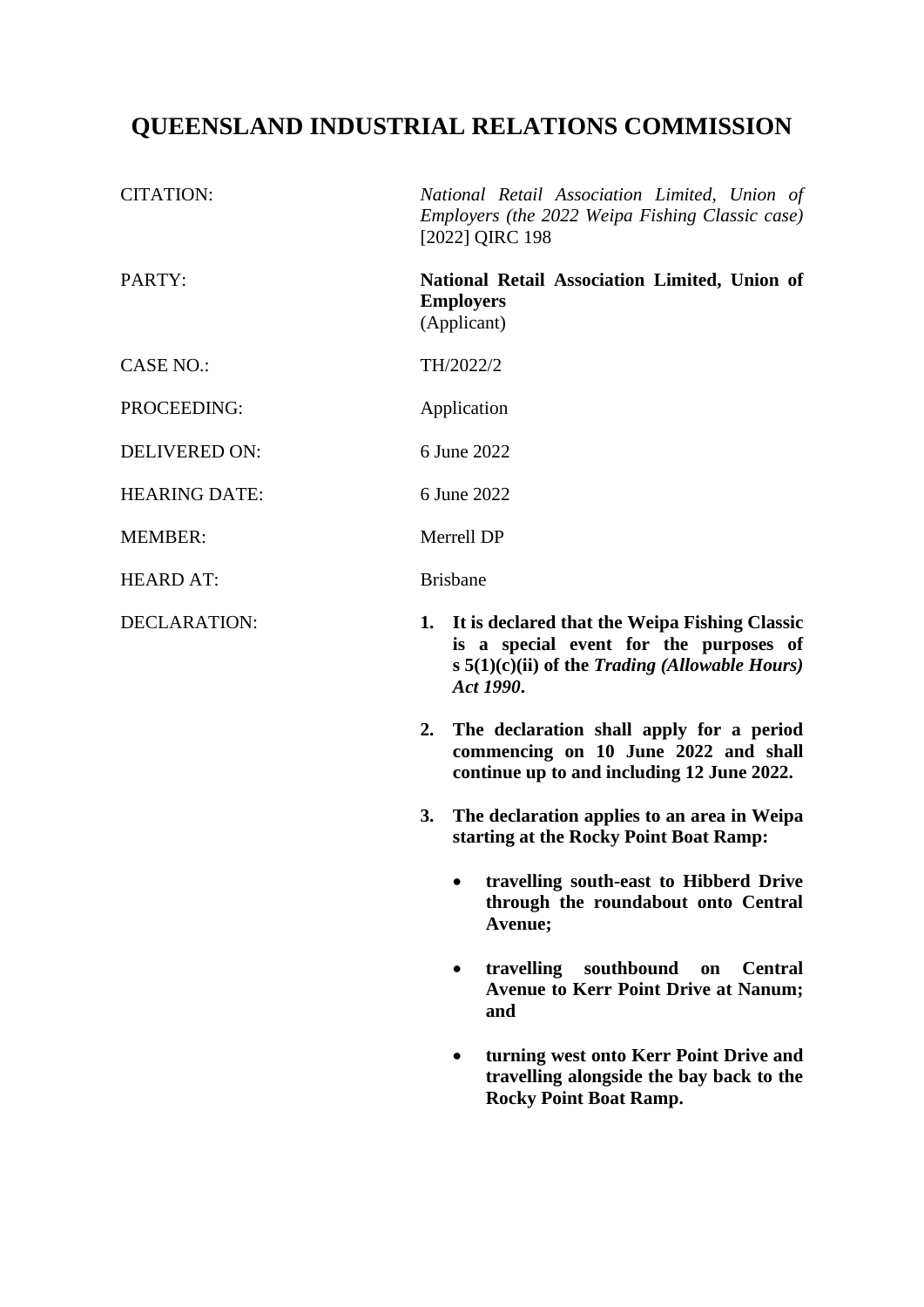| <b>CATCHWORDS:</b>  | INDUSTRIAL LAW - QUEENSLAND -<br>TRADING HOURS - APPLICATION FOR<br>DECLARATION OF A SPECIAL EVENT -<br>application, pursuant to s 5 of the Trading<br>(Allowable Hours) Act 1990, to classify all<br>non-exempt shops as exempt shops in part of Weipa<br>for a specified period during a special event,<br>namely, the 2022 Weipa Fishing Classic - the 2022<br>Weipa Fishing Classic declared to be a special event<br>within the meaning of s 5 of the Trading (Allowable<br>Hours) Act 1990 |
|---------------------|--------------------------------------------------------------------------------------------------------------------------------------------------------------------------------------------------------------------------------------------------------------------------------------------------------------------------------------------------------------------------------------------------------------------------------------------------------------------------------------------------|
| LEGISLATION:        | Trading (Allowable Hours) Act 1990, s 5                                                                                                                                                                                                                                                                                                                                                                                                                                                          |
| CASES:              | National Retail Association Limited, Union of<br>Employers [2020] QIRC 031                                                                                                                                                                                                                                                                                                                                                                                                                       |
|                     | National Retail Association Limited, Union of<br><i>Employers</i> [2021] QIRC 287                                                                                                                                                                                                                                                                                                                                                                                                                |
| <b>APPEARANCES:</b> | Mr D. Stout and Ms L. Charlton of the Applicant.                                                                                                                                                                                                                                                                                                                                                                                                                                                 |
|                     | Mr D. Marr of The Australia Workers' Union of<br>Employees, Queensland.                                                                                                                                                                                                                                                                                                                                                                                                                          |

## **Reasons for Decision**

- [1] By application filed on 13 May 2022, the National Retail Association Limited, Union of Employers applied for a declaration, pursuant to s 5(2) of the *Trading (Allowable Hours) Act 1990* ('the Act'), that the Weipa Fishing Classic, to be held between Friday, 10 June 2022 and Sunday, 12 June 2022, is a special event within the meaning of s  $5(1)(c)(ii)$  of the Act ('the Application').
- [2] The effect of such a declaration, if made, would be that a shop, as defined in the Act, operating in the area in Weipa as specified in the Application, would be an exempt shop within the meaning of the Act.
- [3] The area in Weipa, as specified in the Application, is an area starting at the Rocky Point Boat Ramp:
	- travelling south-east to Hibberd Drive through the roundabout onto Central Avenue;
	- travelling southbound on Central Avenue to Kerr Point Drive at Nanum; and
	- turning west onto Kerr Point Drive and travelling alongside the bay back to the Rocky Point Boat Ramp.
- [4] The period for which the declaration is sought is 10 June 2022 to 12 June 2022.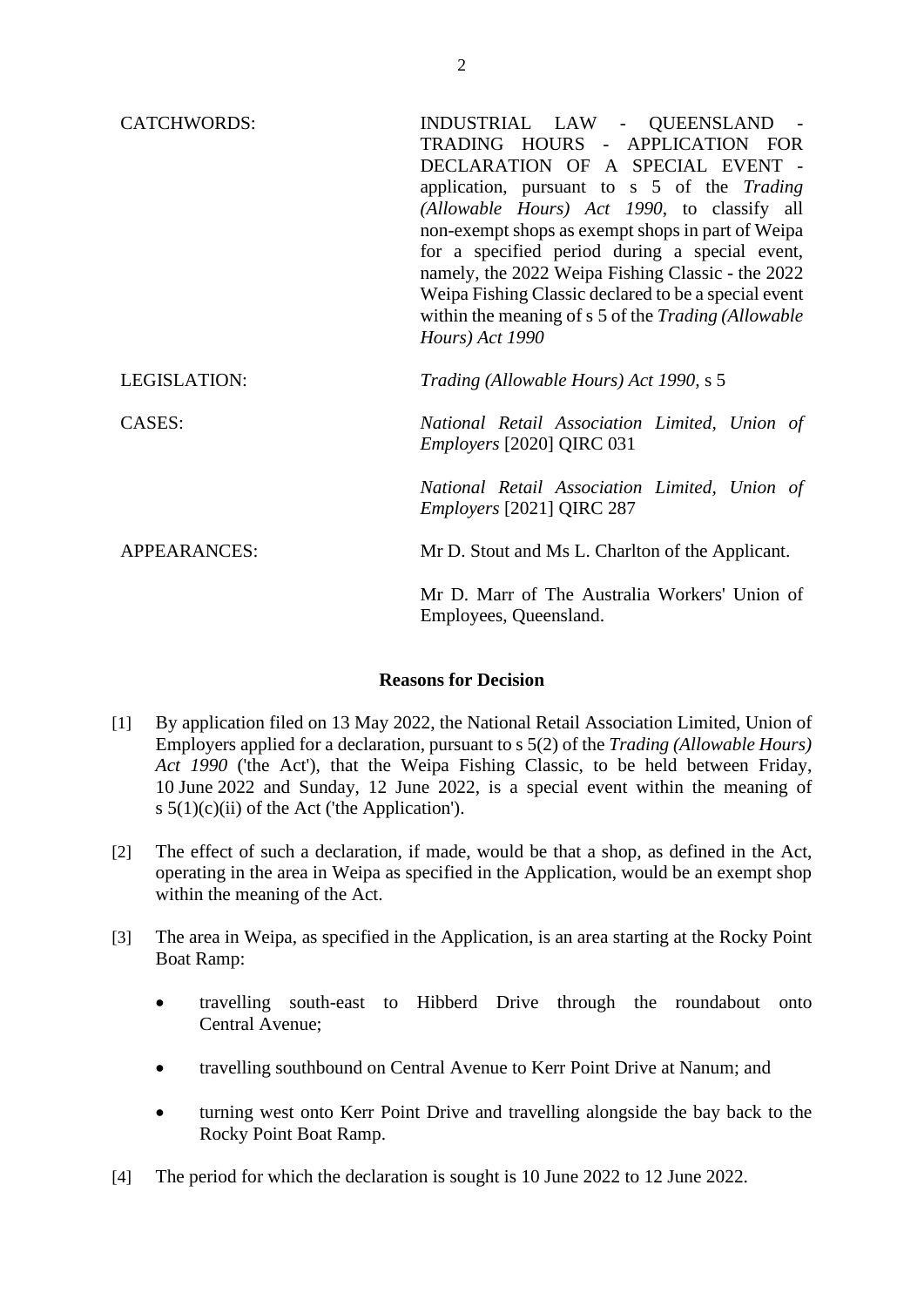- [5] On 18 May 2022, I issued a Directions Order which required that the Application, and the Directions Order, be served on the Weipa Town Authority, the Shop, Distributive and Allied Employees Association (Queensland Branch) Union of Employees, The Australian Workers' Union of Employees, Queensland ('the AWU'), the Local Government Association of Queensland Limited, the Executive Director, Industrial Relations, Office of Industrial Relations, Department of Education and the Chief Industrial Inspector, Office of Industrial Relations, Department of Education.
- [6] The Directions Order provided that those who may be affected by the Application may make a formal application seeking leave to be heard and, if leave was granted, such a party was to file an outline of submissions and serve those submissions on the Applicant by 23 May 2022.
- [7] The Application and Directions Order were published on the Commission's website.
- [8] By application filed on 23 May 2021, the AWU made application seeking leave to be heard. By order dated 23 May 2022, I gave leave to the AWU to be heard.
- [9] On 2 June 2022, the AWU filed written submissions. The AWU does not oppose the Application.

#### **Should the Commission grant the declaration sought?**

- [10] The Applicant contends that the Weipa Fishing Classic meets the description of a special event within the meaning of s  $5(1)(c)(ii)$  of the Act.
- [11] Section 5 of the Act relevantly provides:

#### **5 Exempt shops**

- (1) An *exempt shop* is-
	- (a) a shop of a description mentioned in schedule 1AA used predominantly for selling goods by retail, or for supplying services, a reasonable person would expect to be sold or supplied in that shop; or
	- (b) an independent retail shop; or
	- (c) a shop operating in a stated area for an event-
		- (i) that is a unique or infrequent event of local, State or national significance; and
			- *Examples—*
				- the 2018 Commonwealth Games
				- the Weipa Fishing Classic event
			- (ii) declared by the industrial commission to be a special event for this paragraph.
- (2) A declaration for subsection  $(1)(c)$ -
	- (a) may be made by the industrial commission on an application by an organisation, chief executive, local government or any other person; and
	- (b) must state the following-
		- (i) details of the event the subject of the declaration;
		- (ii) the period for which the declaration applies;
		- (iii) the area to which the declaration applies; and
	- (c) must be published on the QIRC website.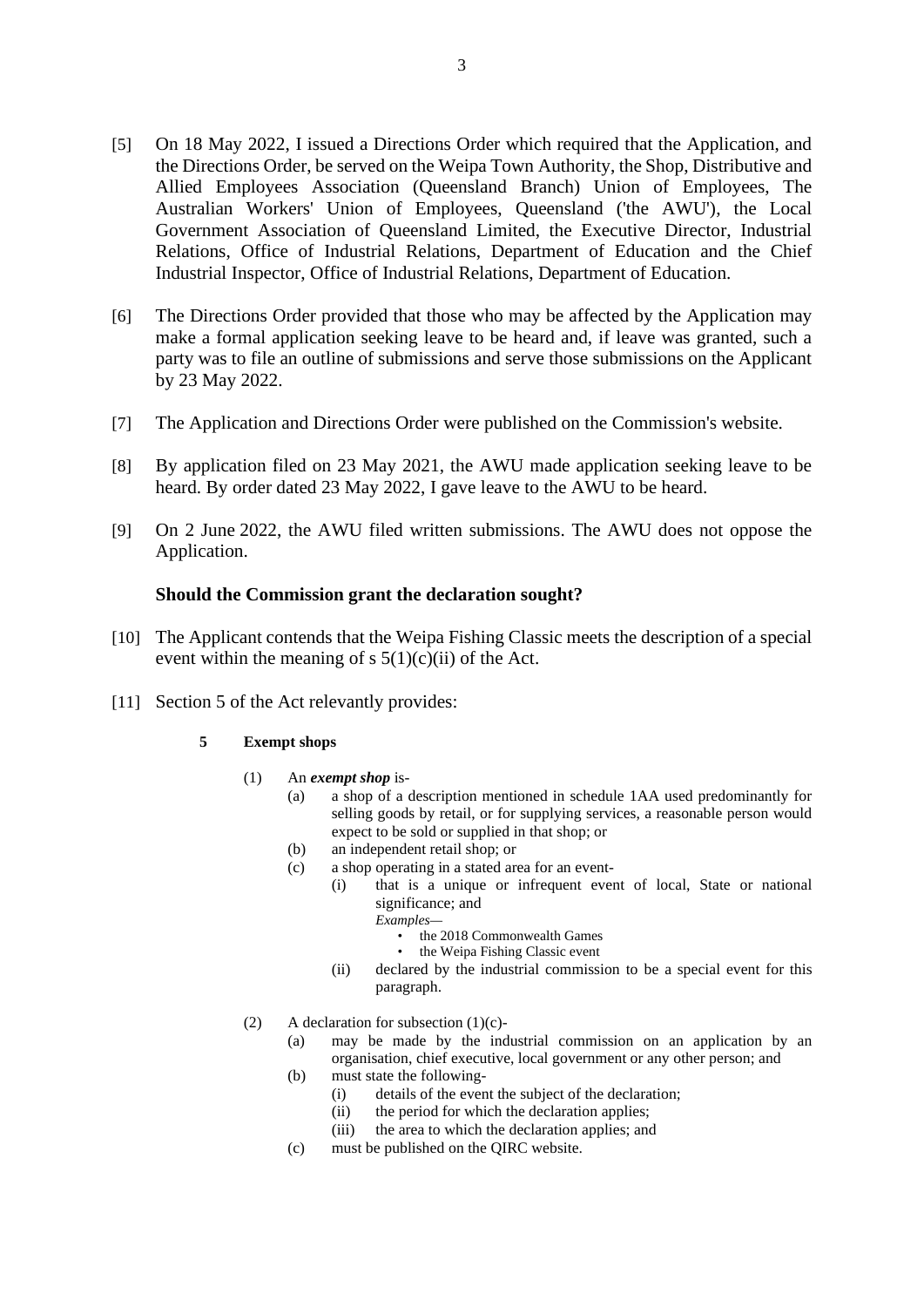- (3) In deciding whether to declare an event to be a special event for subsection  $(1)(c)$ , the industrial commission-
	- (a) must consider-
		- (i) the cultural, religious or sporting significance of the event; and
		- (ii) the significance of the event to the economy and the tourism industry; and
	- (b) may consider a submission made by a local government for an area in which the declaration is likely to have an impact.
- [12] As is evident from s 5(1), the Act provides for non-exempt shops, operating in a stated area for an event, to be exempt shops if the Commission declares that event to be a special event*.*
- [13] In deciding whether an event, that is a unique or infrequent event of local, State or national significance, is a special event for the purposes of s  $5(1)(c)(ii)$  of the Act, the Commission must consider:
	- the cultural, religious or sporting significance of the event; and
	- the significance of the event to the economy and the tourism industry.
- [14] The Applicant submitted that the Weipa Fishing Classic was a special event for the purposes of s  $5(1)(c)(ii)$  of the Act because:
	- it is listed, in  $s \, 5(1)(c)(i)$  of the Act, as an example of a unique or infrequent event of local, State or national significance; and
	- 2022 will be the seventeenth year of the Weipa Fishing Classic and it is Cape York's largest community event;
	- the Weipa Town Authority's *Weipa Community Plan 2012-2022* aims to ensure the economic diversity of the region by developing their tourism capability by '… promoting Weipa as a world class fishing destination in international fishing media';
	- the Weipa Fishing Classic is a pivotal part of the local area's economy and tourism industry and granting of the Application will allow for businesses to better cater to the needs of locals and visitors to the area for the event;
	- the sporting significance of the Weipa Fishing Classic to the Weipa region is also identified in the *Weipa Town Authority Plan 2012-2022*, by aiming to '… continue to grow the annual fishing competition as a major community event that becomes known as the premier fishing competition in Australia.';
	- the planning committee (of the event) is expecting record attendance this year as it will attract local and interstate visitors and anglers from across the country to participate in the biggest fishing competition in Cape York;
	- when the event was held in 2021, the population of Weipa nearly doubled with just under 3,000 local and interstate visitors staying in town on each of the three nights; and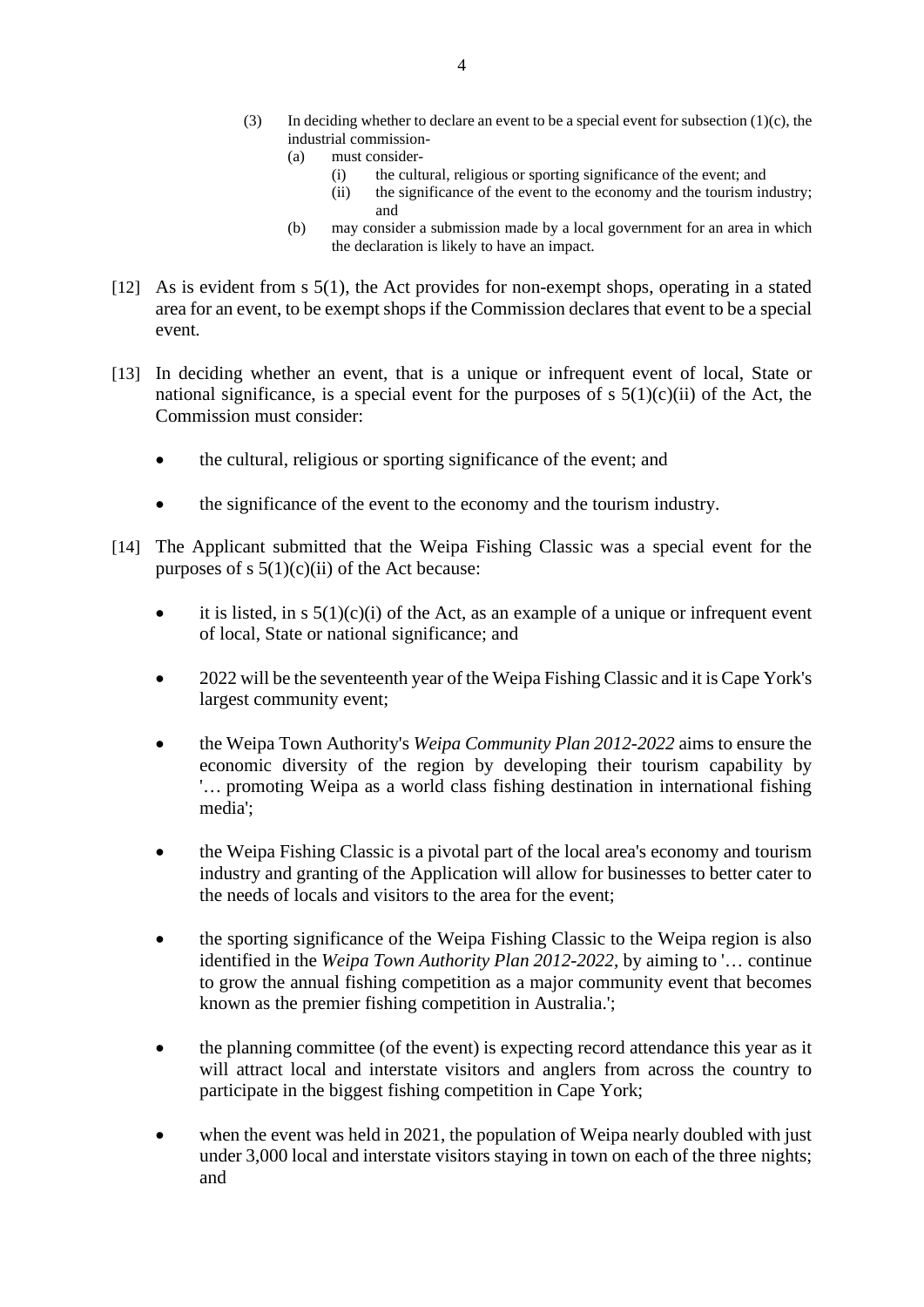- in respect of the economic significance of the event:
	- there is an estimated injection of over a million dollars into local businesses brought by the event;
	- in 2021, the prize pool reached a record high of \$200,000 with over 100 prizes, 23 top prizes and over 70 rod and reel combos distributed;
	- tens of thousands of dollars in event profit are also donated back to community organisations by the voluntary Fishing Classic committee each year; and
	- in a small community of 3,340 people, this is a significant contribution to the local economy.

## *The sporting significance of the Weipa Fishing Classic and the significance of the Weipa Fishing Classic to the economy and to the tourism industry of Weipa*

- [15] Industrial Commissioner Dwyer, in *National Retail Association Limited, Union of Employers*, [1](#page-4-0) determined that the Weipa Fishing Classic, that was held from 3 September 2021 until 5 September 2021 was, for the purposes of s 5(1)(c)(ii) of the Act, a special event. Industrial Commissioner Dwyer held:
	- [26] I am satisfied that the Weipa Fishing Classic is a unique event of local significance. As I have previously held, these terms as they appear in s 5 of the Act are to be given a wide and diverse meaning, and ought to be considered in the context of the event for which the exemption is sought. Taking that approach, an annual show in a small regional community comfortably falls within those terms for *inter alia* all of the reasons submitted by the NRA.
	- [27] The Weipa Fishing Classic is a stand-alone, singular event, of which there is no replica or rival in that community. The fact that it occurs annually does not make it less unique. Further, an event does not have to attract the crowds of an AFL grand final to be 'significant'. The term 'significant' can be (and is) a reference not only to attendance numbers, but also to the impact and importance of the event on those in attendance.<sup>[2](#page-4-1)</sup>
- [16] Having regard to the submissions made to me by the Applicant and having regard to the reasons given by Industrial Commissioner Dwyer in the above-mentioned case, I accept that the Weipa Fishing Classic, to be held this year, is, for the purposes of s  $5(1)(c)(ii)$  of the Act, a special event.
- [17] The ordinary contextual meaning of 'significance' in  $s \frac{5(3)}{a}$  of the Act is: 'important; consequence.'[3](#page-4-2) Having regard to the unchallenged history and description of the Weipa Fishing Classic as a sporting event and to the unchallenged significance of that event to the economy and the tourism industry of Weipa, the Weipa Fishing Classic is a unique sporting event of local significance to Weipa, its economy and its tourism industry.

<span id="page-4-0"></span><sup>&</sup>lt;sup>1</sup> [2021] OIRC 287.

<span id="page-4-1"></span><sup>&</sup>lt;sup>2</sup> Citations omitted.

<span id="page-4-2"></span><sup>&</sup>lt;sup>3</sup> *Macquarie Dictionary* (7<sup>th</sup> ed, 2017) 'significance' (def 1).